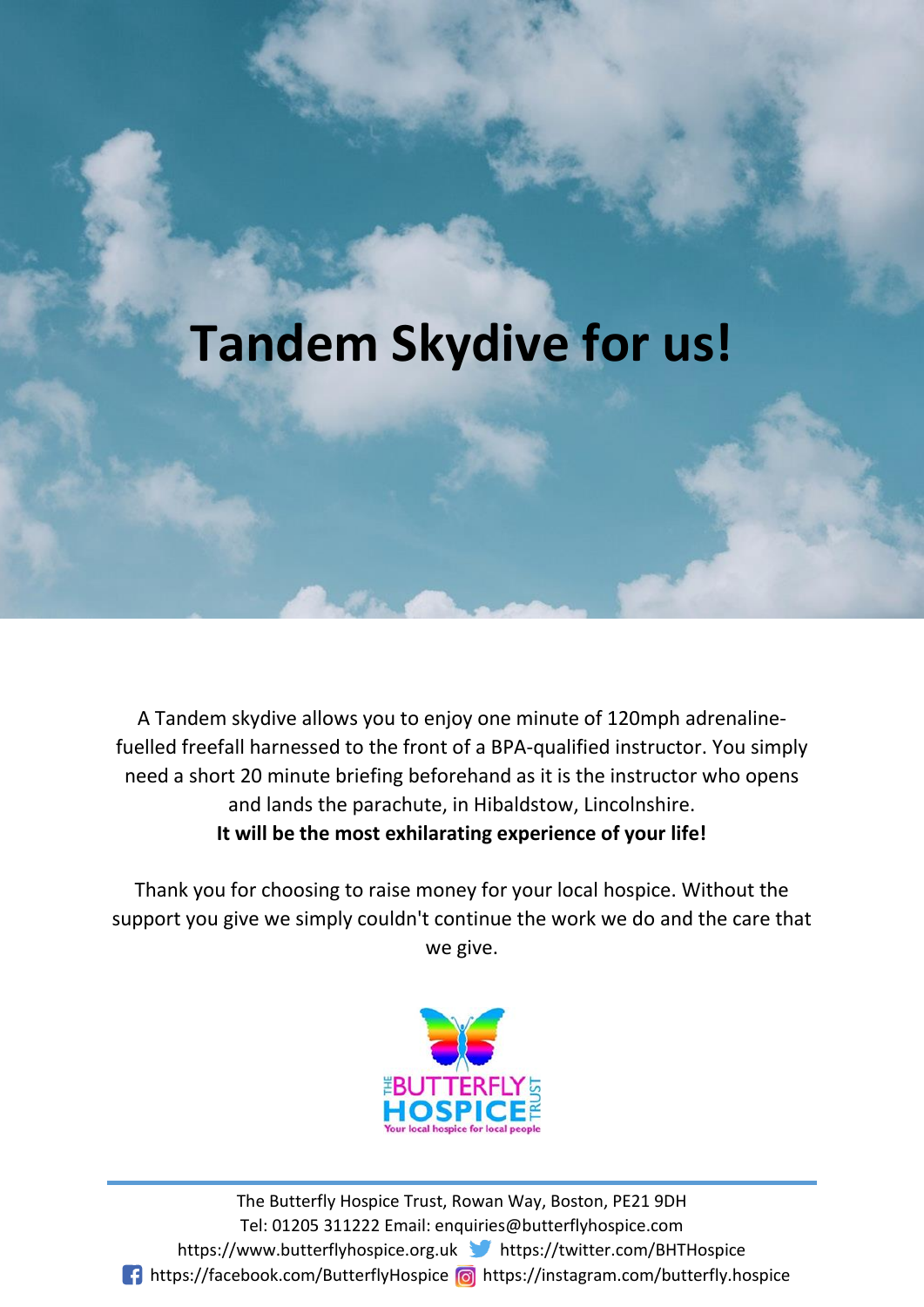### How much do I have to fundraise?

In order to take part The Butterfly Hospice asks you to raise a minimum amount of £498 in sponsorship money. This amount covers the cost of the Tandem jump which is £249, paid to Skydive Hibaldstow, who offer a discounted price and a minimum donation of £249 that will come to the charity. Every extra penny that you raise over the minimum comes straight to us, so please try to raise as much as you possibly can!

#### When Can I jump?

You can skydive on any date that the skydiving centre is open, subject to availability.

#### How to take part

**1)** Complete the 'Skydiving Registration form'. You can either **Post it** to: Target Skysports, Woodleigh Hall Farm, Rawdon, Leeds, West Yorkshire, LS19 6JT, **or scan and email** it to info@skydiving.co.uk **or enter online** at www.skydiving.co.uk click 'book now' and follow the instructions, putting Butterfly Hospice in the comments box.

**2)** Reserve a place on your chosen date by paying a deposit of £50 per person to Target Skysports. This deposit will be deducted from the total amount of sponsorship you have to raise. To do this you can call and speak to one of our skydiving advisors on 01132 505 600 or email info@skydiving.co.uk.

**3)** Start fundraising! You will be provided with **official sponsorship forms** to collect donations from friends and family.

**4)** On the day of your skydive you will need to

- $\checkmark$  Arrive at the airfield at the designated time and register in the reception. If you are aged 40+ or have a medical condition you will also need to hand in your BPA medical form signed and stamped by your doctor. If you are aged 16 or 17 then you will need a parent present to sign consent on three forms.
- $\checkmark$  Pay the remaining balance of £199 for the skydive. Kindly note that this amount can only be paid in cash or by debit (or credit card with a 3% fee). If you have fundraised online then please contact us in advance.
- $\checkmark$  You will also need to hand in a cheque payable to 'The Butterfly Hospice Trust' for the minimum amount of £249 or more. Kindly note that cash or card payments cannot be accepted at the airfield for payment of the sponsorship money. If you have fundraised online then please contact us in advance.
- $\checkmark$  Complete 20 minutes of training with your instructor

## **Spectators are welcome, many skydiving customers bring their families and friends along to watch, so invite yours along too!**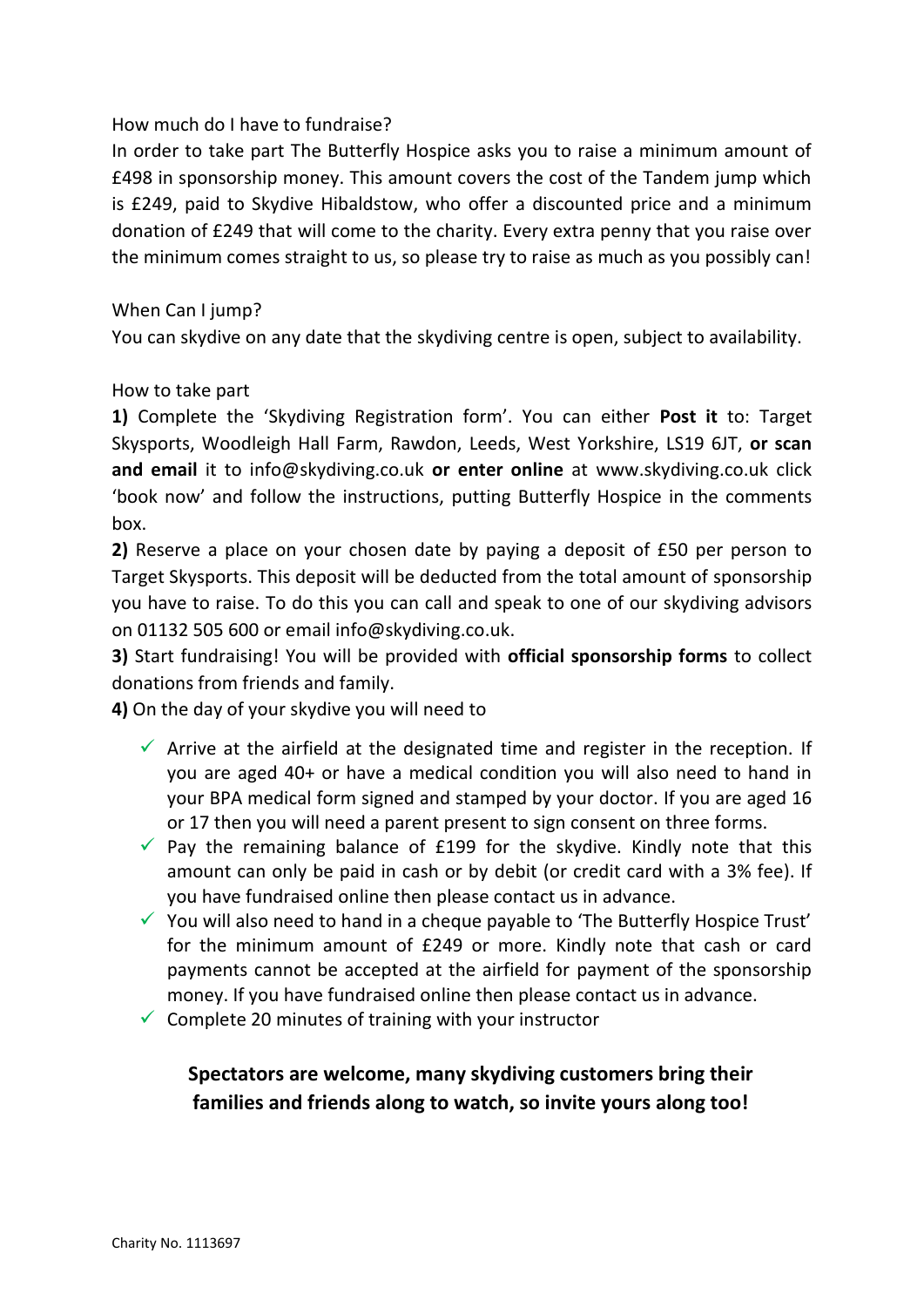# Who can take part in a Tandem Skydive?

AGE RESTRICTIONS - Tandem Skydiving . Overall age range: 16 years and older. There is no upper age limit for tandem skydiving.  $\bullet$  Age 16-17: Parental consent in the form of parental/legal guardian signature is required on the Skydive • Hibaldstow membership form, BPA Tandem fitness form 115 and the BPA membership agreement form. • Age 16-39: will sign a Tandem student declaration of fitness form 115 on arrival. • Age 40 and over: must have a BPA Tandem student declaration of fitness form 115 stamped by their doctor.

**WEIGHT RESTRICTIONS** - Tandem Skydiving . Maximum weight: 16 stones (100kg) for both males and females. Although it is less important to be physically fit for a tandem skydive, students must be aware that some weather conditions are less suitable for students who are less physically fit, less agile, in particular those with a high Body Mass Index of 27.5 or over and/or are close to the weight limit or for those with physical disabilities. These students may have to wait for more favourable weather in order to complete their skydive, particularly if winds are light and this could result in the skydive being postponed to an alternative date.

**BPA FITNESS FORM 115** Only the official BPA form should be used – letters or notes from doctors or medicals for any other activity will not be accepted. Everyone needs to complete the top section of the form. The bottom section of the form is to be signed and stamped by a doctor for those aged 40 or over, or for those with medical conditions, recent or recurring injuries or who are unable to declare themselves fit to jump for any reason regardless of their age. All forms should be brought along on the day – we do not require them in advance.

**MEDICAL CONDITIONS AND NOTES** – Please Read Carefully Certain medical conditions (for example, epilepsy, some cardiovascular and neurological conditions and some forms of diabetes) or recurring injuries (for example, recurring dislocations) may preclude you from participating in a skydiving course. If you are in any doubt, please contact the parachute centre or consult the notes on the BPA form for more detailed information. We reserve the right to refuse training or to postpone a jump if weather conditions or other factors are deemed not suitable for an individual student at the Centre Chief Instructor's discretion.

**What about insurance?** The only type of insurance included is the mandatory membership to the British Parachute Association. There is no medical or personal accident insurance included. However if you would like to take out a one-off tandem jump policy then this is your choice. We cannot provide or recommend insurance however there are several companies that offer this including Sky Cover www.skycover.co.uk or call 0844 892 1515 for a quote.

If you need any information about the skydive itself or the age, weight and medical restrictions then please contact Skydive Hibaldstow directly on 0113 250 5600 or email info@skydiving.co.uk as they are in the best position to answer any questions.

CHARITY SKYDIVING TERMS - By taking part in a skydive for charity you are bound by the following terms and agree: 1. That if you intend to cover the cost of the skydive with sponsorship money you will aim to meet the minimum fundraising target set by the charity, otherwise you will cover the remaining amount yourself and/or pull out of the event and refund all monies to the sponsors. 2. To make every effort to exceed the minimum target 3. To send on any additional funds raised directly to the charity within the timeframe agreed. Failure to do so is considered theft. 4. To make clear to sponsors if you are not paying for the skydive yourself and that the cost will be covered with their sponsorship money 5. That your contact details will be shared between the charity and the skydiving centre. This is so that they may support you with your fundraising efforts and arrange to collect any additional sponsorship after the jump and contact you regarding any queries about the details you have given. Your details will not be passed on by us to any other third party for any reason. 6. Skydiving is an adventure sport and participation involves a risk of injury or death and you voluntarily accept all the risks inherent 7. That the charity will not accept any liability or responsibility for you taking part in a skydive.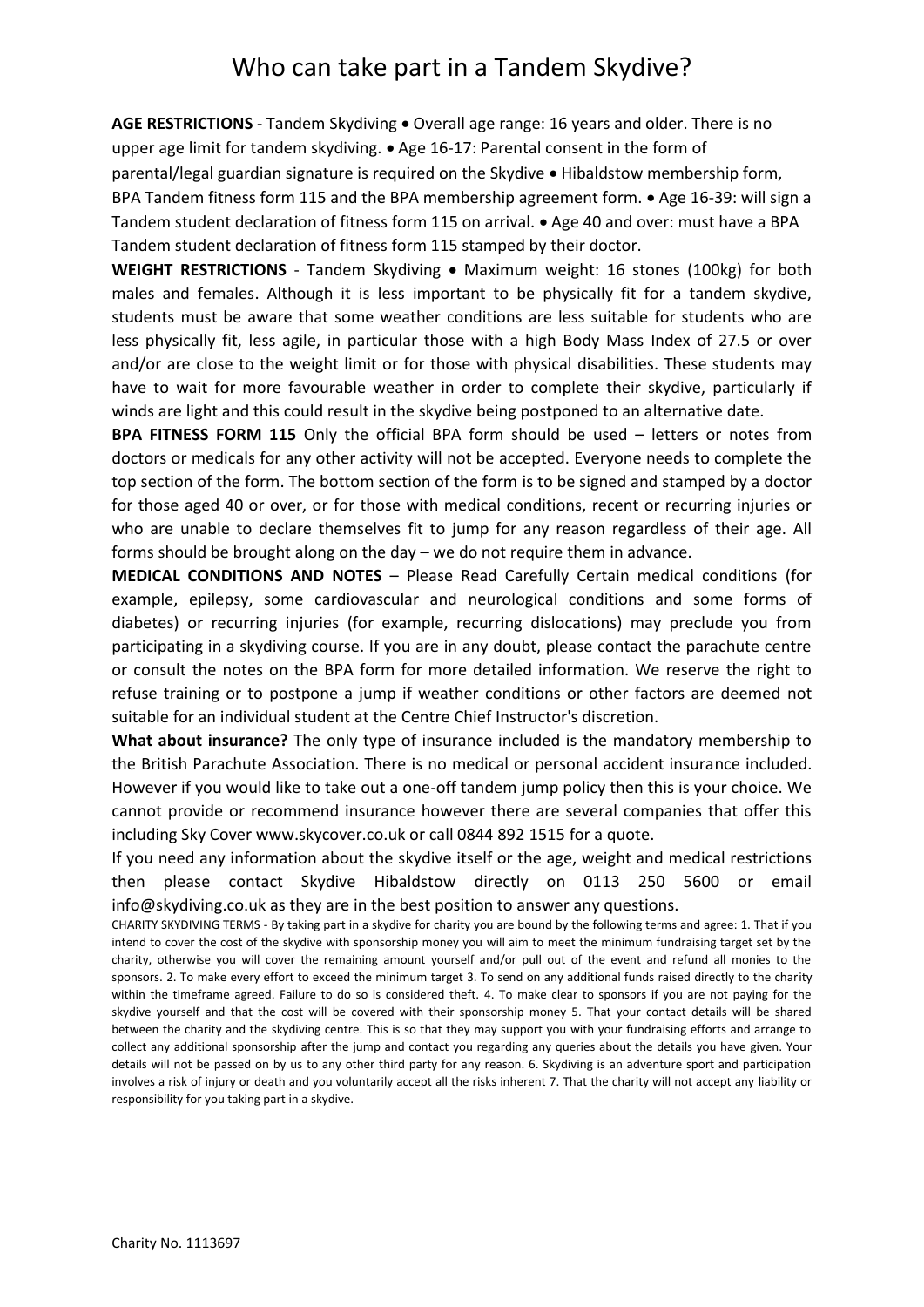# **Promoting Your Event**



### **Share the word on social media**

**<sup>a</sup>** Create an event on Facebook and invite all your friends. Share your event and any media coverage so more people see it. Post regular updates and tag us in your posts using @ButterflyHospice



 Share your event on Twitter and encourage people to retweet it so that it reaches more people. Mention us in your tweets using @BHTHospice

**6** Share photographs on Instagram and tag us @butterfly.hospice



 Create a JustGiving page, visit [www.butterflyhospice.com/downloads](http://www.butterflyhospice.com/downloads) and download 'Set up a JustGiving Page' for help. Share your JustGiving link on social media.

Remember to like and follow us on our social media pages!

### **Tell the Press!**

Contacting your local newspaper and radio station is a great way to publicise your event and raise awareness for the hospice.

Let them know you are fundraising for us and why you chose us. Send a press release (see our press release template in this pack) including all the relevant details, your fundraising target and send in a good quality picture.

After your event has taken place contact the press to share your success, provide a photograph of the event and let them know how much money you raised, of course thanking everyone that sponsored you.

Take photographs of your progress and planning to keep everyone updated during the run up to the event. A picture is worth a 1000 words!

**Remember you must have permission to use photographs of participants in social media posts (***See video & photograph event form included in this pack***).**

### **Traditional Methods**

 Circulate posters widely and hand out flyers to promote your event, including all the relevant details, what, where, when, your target amount and contact details.

### **Remember that spectators are welcome, many skydiving customers bring their families and friends along to watch, so invite yours along too!**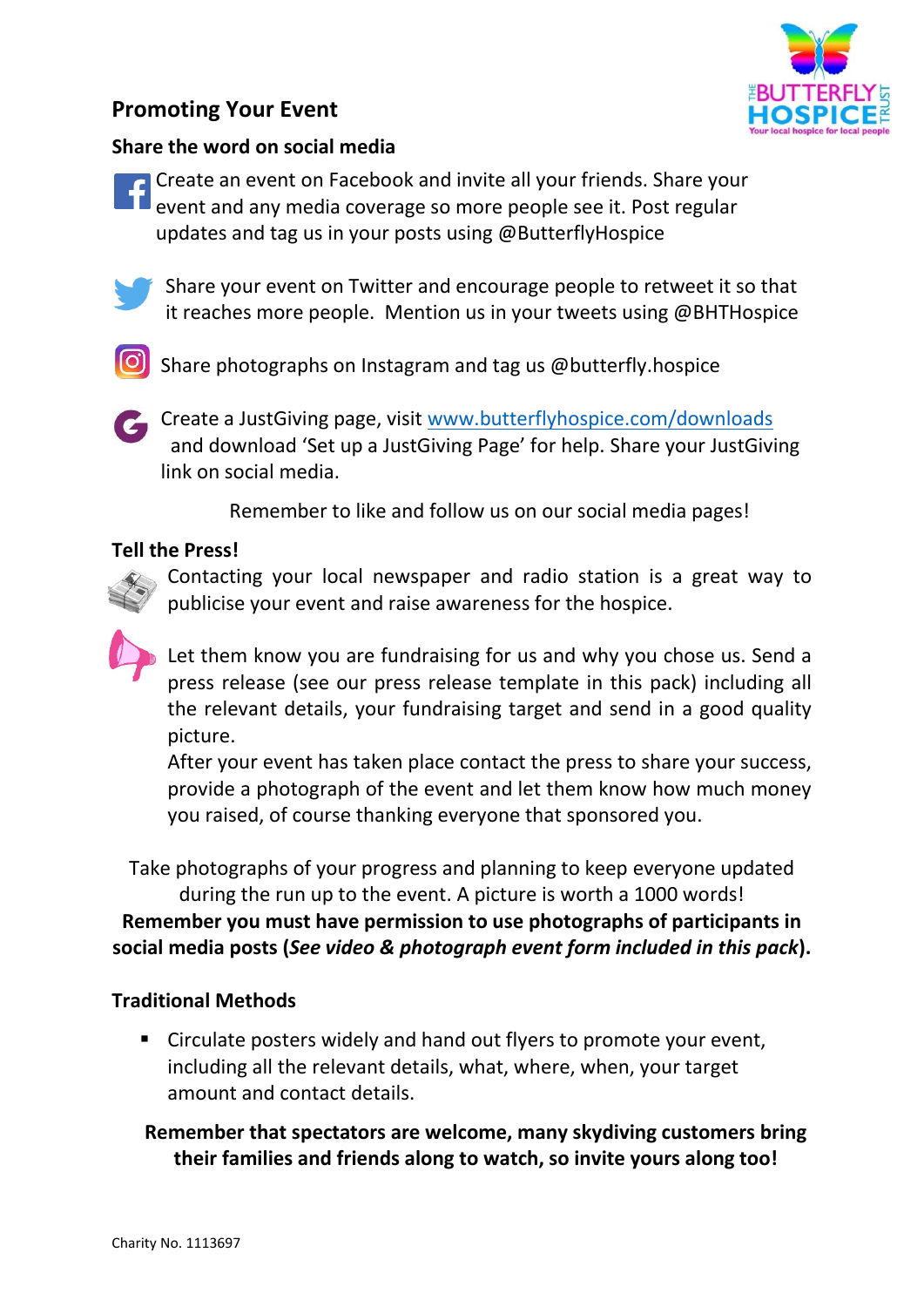## **Press Release**



[Insert your name/organisation name] is holding a/taking on the challenge of [insert name/description of your event] to raise vital funds for The Butterfly Hospice Trust on [insert date, time, location and venue name].

The Butterfly Hospice Trust, based in Boston, Lincolnshire, provides palliative care and holistic support to patients and their families. The Butterfly Hospice Trust is dedicated to improving the quality of life for patients and families facing a life-limiting illness by providing choice, care and support in a hospice setting. Our care teams include doctors, nurses and therapists, who provide free 24-hour patient care to those who need it most.

We are/I am happy to invite my/our [friends/customers/family/everyone] to join in [insert event activity]. With your help I/we are hoping to raise [insert target to be raised] through [ticket sales/raffle/the event] to help the hospice provide vital care for terminally ill individuals in South East Lincolnshire.

I am/we are working hard to make this event a success and hopefully reach the target!

You can sponsor the event by visiting [insert just giving page]

For more information/to book a place/buy a ticket/ sponsor [name of your event] contact [insert name, phone number/email address]

[Attach a photograph, preferably with The Butterfly Hospice Trust logo visible, if possible]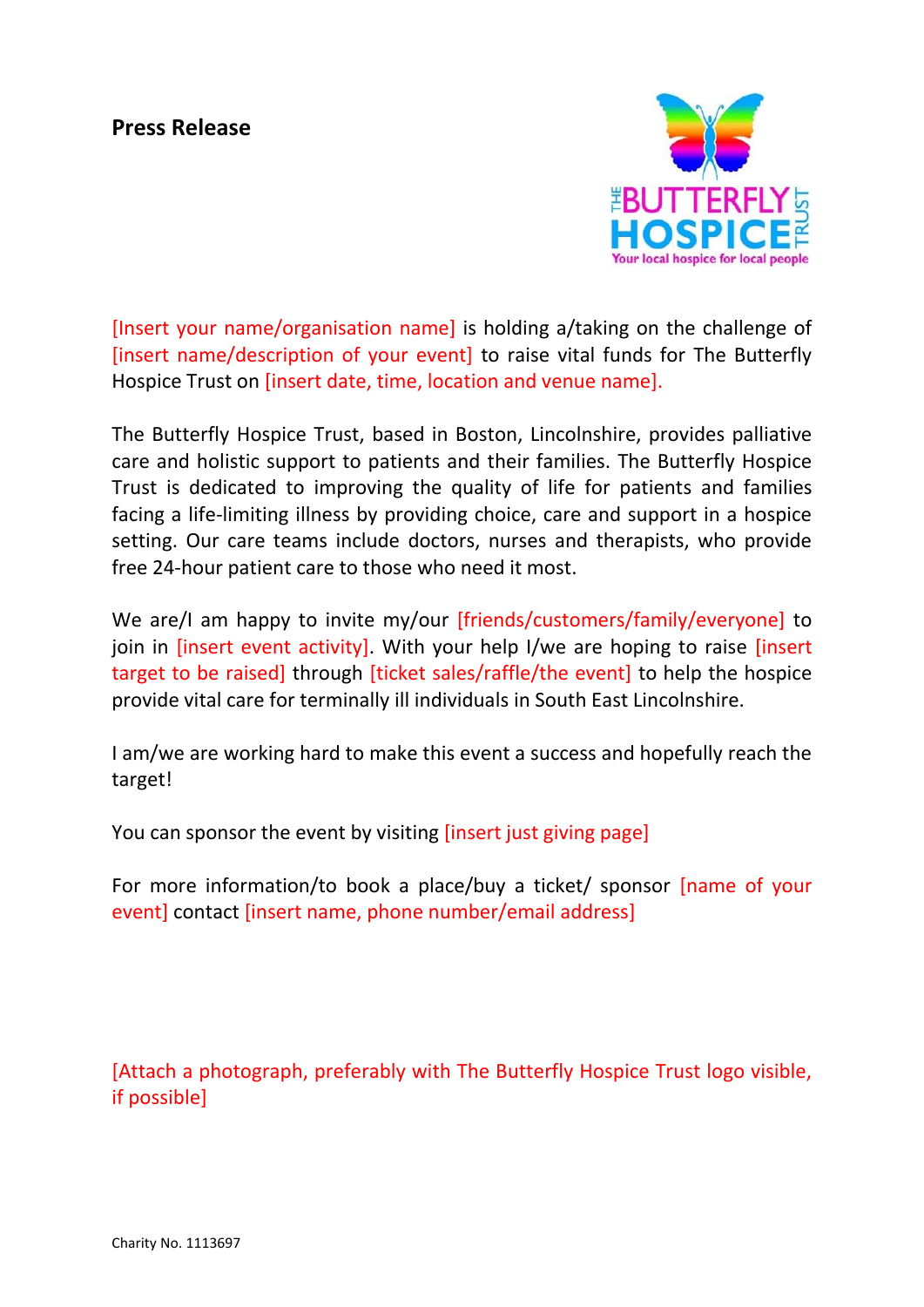

#### **PHOTOGRAPHY & VIDEO FILM CONSENT FORM**

Here at The Butterfly Hospice Trust, we provide a number of news releases to tell people about our events and the work we have been doing. We take photographs or videos to illustrate our messages for use externally, by the media for example, as well as internal promotional activities.

If you agree to having your photograph or a video taken to support our activities, please read the declaration below carefully and sign the bottom of this form.

#### **I hereby agree that by having my photograph taken:**

- The Butterfly Hospice Trust has my full permission to use the photo(s)/video, with my name, in any activity that reasonably promotes the Butterfly Hospice.
- The Butterfly Hospice Trust can use the photo(s)/video(s) for as long as it considers appropriate.
- I understand that once the photo/video has been produced, its reproduction or adaptation may be beyond the control of the Butterfly Hospice Trust.
- I will not be given preferential treatment or service by the Butterfly Hospice Trust for taking part.
- I will not be paid for taking part.
- I have the right to withdraw my consent for the photo(s)/video(s) to be used in the future by providing 14 days notice, in writing, to: The Administration Manager, The Butterfly Hospice Trust, Rowan Way, Boston, Lincolnshire PE21 9DH. I understand this must be acknowledged by The Butterfly Hospice Trust to be effective and that The Butterfly Hospice Trust has no control of photo(s)/video(s) already published.
- I will not own the copyright of any photos/videos generated for use by The Butterfly Hospice Trust.

Name: (Block Capitals): ………………………………………………………………………………

First Line of Address: ………………………………………………. Post Code: ……………….

Signature: ………………………………………………………………………………………………

**If you are a parent or guardian and have agreed for your child(ren) to be part of promotional activities for The Butterfly Hospice Trust please give your consent below. By signing on behalf of a child you are confirming that you have the right to consent to photographs or videos of the child being taken and used in accordance with this agreement.**

|  | <b>BLOCK CAPITALS</b> |
|--|-----------------------|
|  |                       |
|  |                       |
|  | BLOCK CAPITALS        |
|  |                       |
|  |                       |

| For Internal Use only |  |               |  |
|-----------------------|--|---------------|--|
| Name of event         |  | Date of event |  |
| Image reference(s)    |  | Approved by   |  |